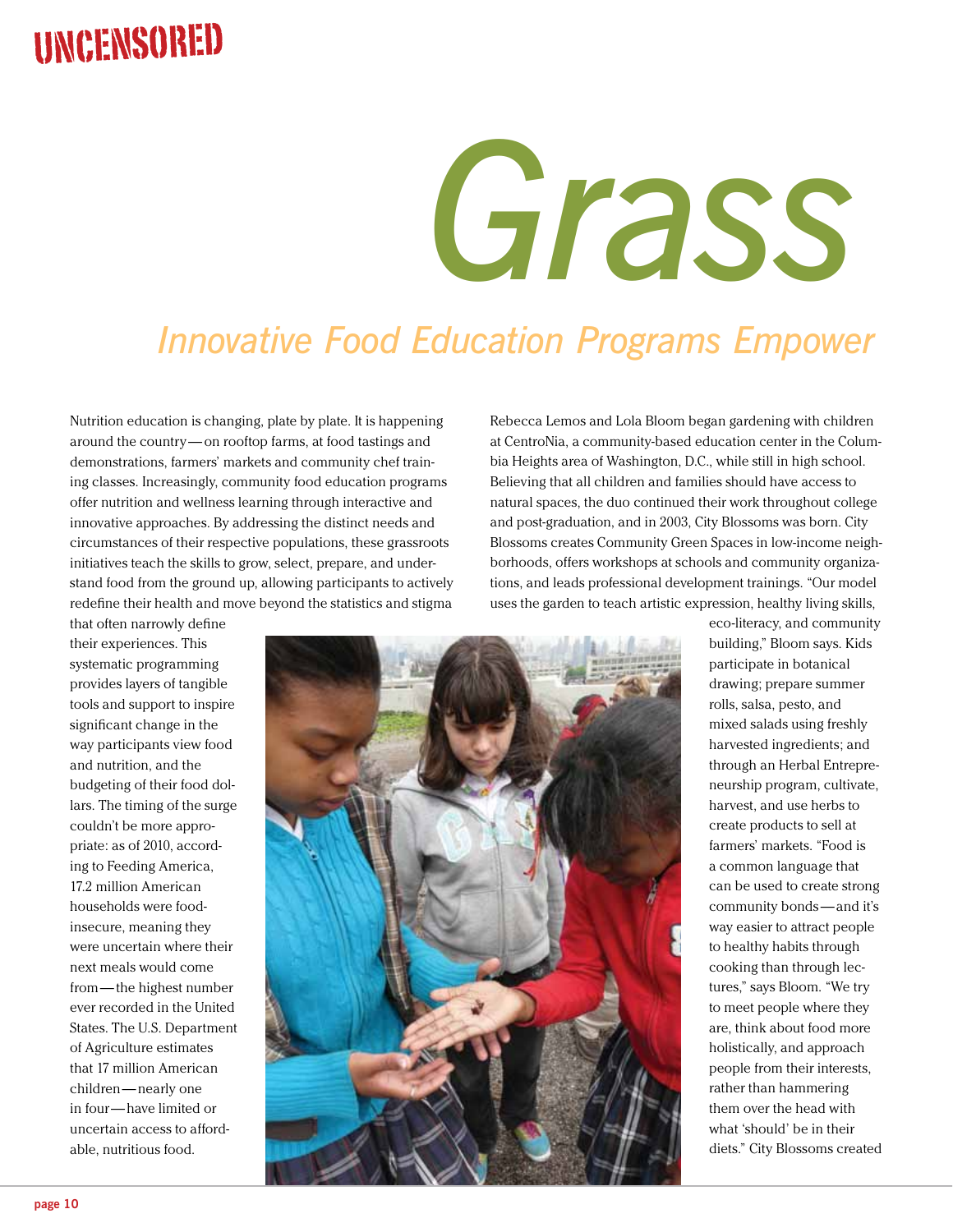# *Roots* **by Lee Erica Elder**

## **Communities to Take Nutrition Into Their Own Hands**

ten new school gardens in the last year, and counts children of program alumni among current participants.

Not far from City Blossoms is a national symbol of the growing movement for sustainability and healthy eating — the White House vegetable garden, which broke ground in 2009. First Lady Michelle Obama conceived of the all-organic garden—which also supplies food to local food banks and soup kitchens —when she felt her own daughters' meals were not nutritious enough. For many D.C.-area children, the need for healthy food is dire — the area

has the highest national rate (32.3%) of children in households without consistent access to food, according to Feeding America. According to D.C. Hunger Solutions, 43% of all D.C. school-age children are obese or overweight, 81% of children do not consume the USDA-recommended five fruits and vegetables a day, and estimated annual health care costs associated with obesity in D.C. are \$372 million and rising. The White House Garden, Obama's "Let's Move!" campaign, and D.C.'s 2010 Healthy

*Left: The Brooklyn Grange rooftop farm serves as an incubator of knowledge for the children in the City Growers education program as they examine insects and plants that they have never encountered.*

*Right: Garden on the Go of Indianapolis brings fresh and affordable produce to people who live in areas where fruits and vegetables are not easily accessible. Half of their stops serve seniors who are physically unable to travel and cannot afford produce in grocery stores.*

Schools Act— efforts sharing a focus on wellness education for children through a variety of means — bring national attention to the need for a re-imagining of the nutrition landscape.

In New York City, a unique nonprofit educational program, City Growers, thrives in an unconventional space at Brooklyn Grange, a one-acre rooftop farm in Long Island City. "Because ground-level space in the inner city is so limited and expensive, rooftop farms present a viable option for city farm and community garden projects," says Gwen Schantz, co-founder. Visiting

> students, many from Title I schools (those with a high percentage of students from lowincome families), explore farming, gardening, and their role in the environment. The experience is illuminating. "Kids are a little more connected to junk food that they eat than they are to vegetables and fruits," says co-founder Anastasia Plakias. "They're able to connect with junk food products on a brand level— there's a face for McDonalds, Kentucky Fried Chicken— these are iconic brand representations. For many kids, pulling a carrot out of the ground is a brand-new experience. When they feel that carrot in their hands, feel the dirt give way underneath, then taste that really sweet fresh vegetable, it's an eyeopener." Plakias acknowledges that even among those who can afford to regularly buy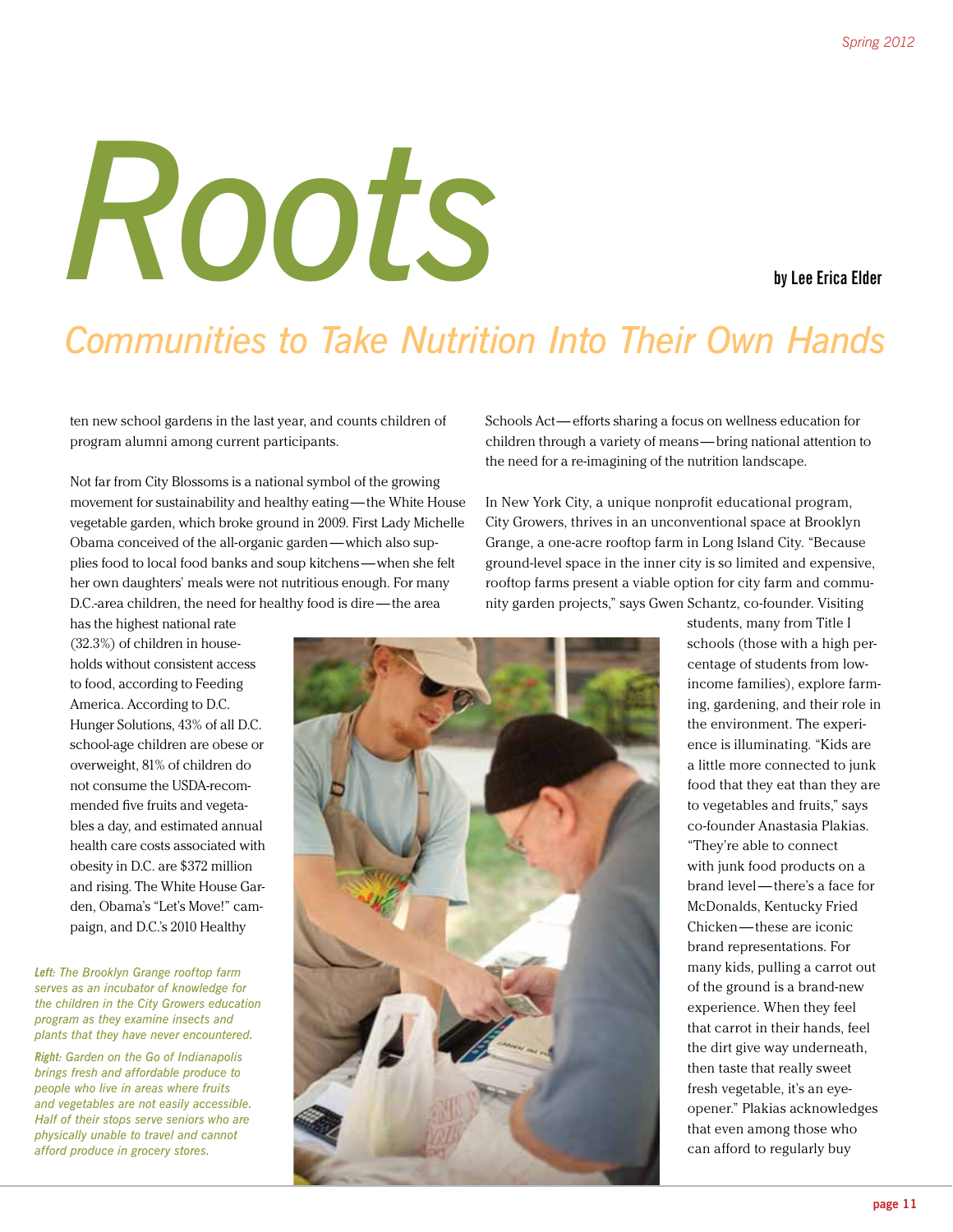# Uncensored

healthy produce, a real appreciation of where food comes from "is sorely lacking in our community." She hopes this hands-on experience inspires informed and independent eating choices. "It's so important to connect kids with food at this stage of their lives because they are growing and their bodies are changing, and they are really curious about that. Kids are all about having a tactile and visceral understanding of the world around them, and you can only impart so much information intellectually they need to connect with the subject matter." She shares a comment from a letter written by a visitor from Upward Bound, a college-prep program for students from low-income families: "I learned a lot, such that it is good to buy food locally, and that these rooftop farms help the economy of the community by giving people jobs, and there are little to no greenhouse gases or fossil fuels used."

When nutritionist and chef Gina Keatley, founder of Nourishing NYC, lived in East Harlem while attending New York University, she was shaken by the grave income disparities between her neighborhood and those just a few miles further downtown. East Harlem has some of the highest rates of hunger and obesity in the city, and according to the U.S. Census, 34% of

residents claim disability (the national average is 19%). "Seeing men and women in their early 30s and even younger, missing limbs or living their lives in wheelchairs or with walkers, I realized quickly that their mobility and health issues were directly related to complications from diabetes and obesity," Keatley says. "Living in a food desert, it seemed obvious: poverty was directly linked to the ability to access healthy and nutritious sources of foods. I immediately knew that I had to do something to address the direct correlation between health and low-income status." The immediacy was intensely personal; Keatley experienced poverty and homelessness as a child. Nourishing NYC's Urban Produce Program distributes thousands of pounds of fresh produce annually to New York City residents, and provides community education through its junior chef program and nutrition classes. "Through Nourishing NYC's nutrition, health, and anti-hunger advocacy programs, we begin to approach people on a human level, where we are learning and growing together to strengthen families and communities," Keatley says. "Giving people the tools to make their own healthy foods at home, showing them through demos and cooking classes, as well as letting them taste and smell the ingredients as they interact with one another, works wonders."

### **Critical Stats Linking Nutrition and Obesity in Children and Adults**

### **National Center on Family Homelessness:**

- Children experiencing homelessness are sick four times more often than other children.
- They go hungry at twice the rate of other children.
- Nutritional deficiencies in homeless children often lead to increased rates of being overweight and obese.

### **Centers for Disease Control and Prevention:**

- There are much higher rates of obesity observed at every age of children experiencing homelessness than in other populations.
- About one-third of U.S. adults (33.8%) are obese.
- Approximately 17% (or 12.5 million) of children and adolescents aged 2–19 years are obese.
- Since 1980, obesity prevalence among children and adolescents has almost tripled.
- There are significant racial and ethnic disparities in obesity prevalence among U.S. children and

adolescents. In 2007–08, Hispanic boys aged 2–19 years were significantly more likely to be obese than non-Hispanic white boys, and non-Hispanic black girls were significantly more likely to be obese than non-Hispanic white girls.

- Obese children are more likely to have high blood pressure and high cholesterol, which are risk factors for cardiovascular disease (CVD). In one study, 70% of obese children had at least one CVD risk factor, and 39% had two or more.
- Obese children are at greater risk of social and psychological problems, such as discrimination and poor self-esteem, which can continue into adulthood.

### **Children's Health Fund:**

- Obese children may show other signs of poor nutrition, including iron deficiency and anemia.
- For low-income children, obesity may be associated with household food insecurity.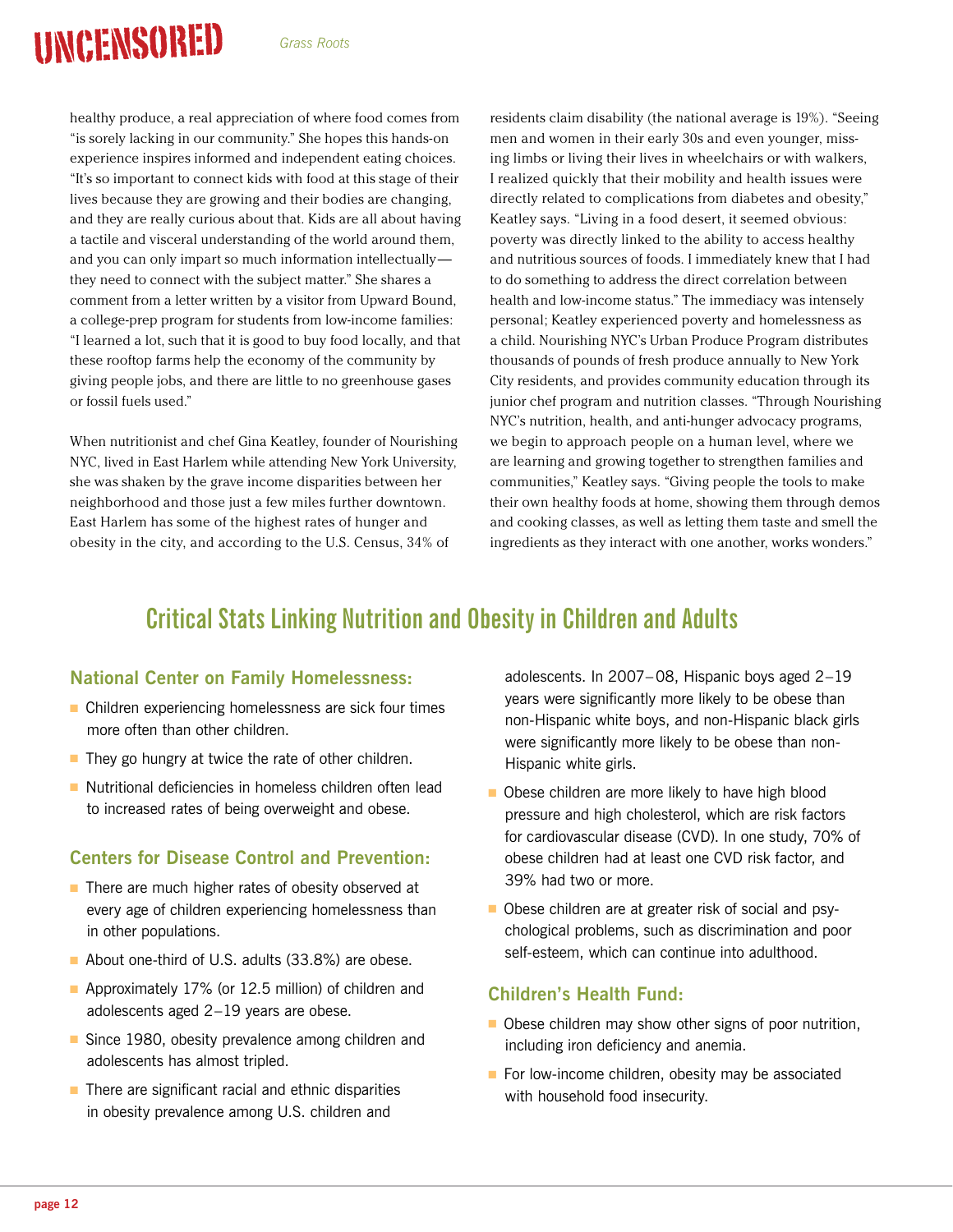

*Above: This vibrant mural by Max Bode helps children understand the stages of composting, which they can also witness firsthand on the Brooklyn Grange rooftop farm. Below: The Chinese American Planning Council's Youth Green Team receives hands-on learning* 

*experiences at the Brooklyn Grange to accompany their studies on urban agriculture.*

Keatley has been honored as a CNN Hero and a L'Oréal Paris Woman of Worth, but perhaps some of her most rewarding acknowledgements are the junior chefs who look up to her, like 13-year-old Hinda Diakite. "It was a wonderful experience," she says, of the weekend cooking classes, community service projects, and especially a Thanksgiving meal workshop. "I plan to continue working with Nourishing NYC. Community food education programs are important, because they educate people on the right things to eat and how to live a happy and healthy lifestyle. My goals are to get into Food and Finance High School, and then attend culinary school. I hope to open my own restaurant or bakery one day." Nourishing NYC recently launched Nourishing USA, creating Anti-Hunger Advocacy Kits for people around the country who want to start their own self-sustaining community gardens and initiatives.

Targeting preparation of the family meal, many programs encourage the integration of healthy cooking skills into existing traditions. Just Food,

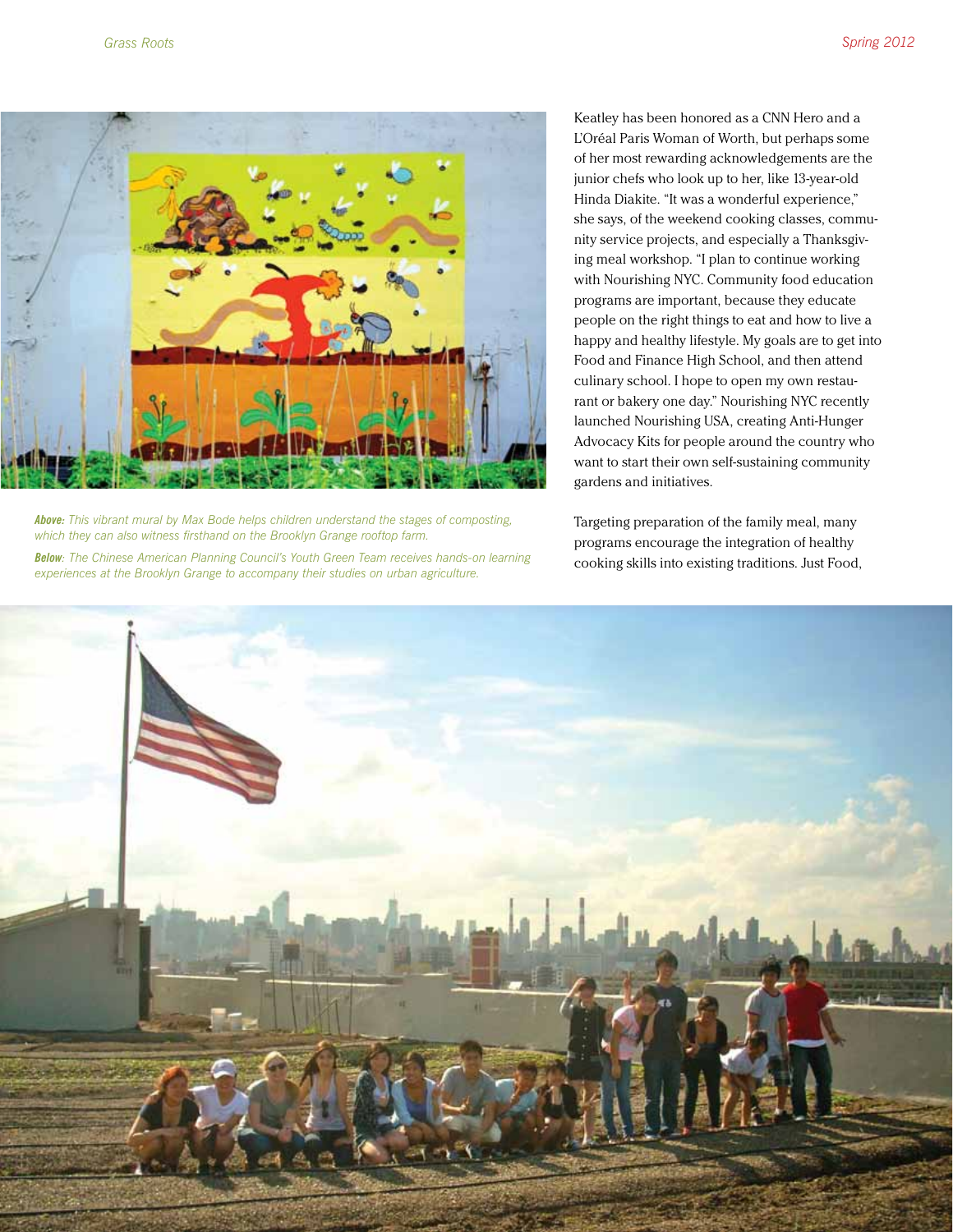# **UNCENSORED**

a New York City-based organization, which has supported community-sustained agriculture programs, community-run farmers' markets, and farm-to-food pantry programs since 1995, began community food education programs to close the gap between access to local and organic food, and consumption. "Research shows that it's not just an issue of access — access doesn't mean you are going to make the right choices," says Angela Davis, Just Food community food education program coordinator. To address these needs, the organization works within the local framework to create a space for engagement, training community chefs and gardeners to conduct workshops and demonstrations in their communities. "Our goal is to see what is already happening in the community and providing the training to amplify what they're already doing," says Davis. "It's about planting a seed with people, getting them used to things they hadn't heard of before or cooking things in a different way." The task of encouraging lifestyle changes is a marathon, not a sprint, and community chefs are tasked with keeping people interested in preparing their own food on a regular basis. "Many people see cooking as a burden," says Davis. "We compete against fast food and things like the 99 cents menu, which are



cheap and don't require any effort. To be healthy, to eat well and deal with issues of chronic diseases and take charge of your own health, doesn't mean every meal has to be from scratch, but the majority should, because you can't control what's in your food when eating out. Our trainers pick ingredients that are affordable, which is definitely a challenge. We always have a recipe that they can try at home." Participants enjoy the innovative demonstrations (a popular session teaches moms to make their own baby food) and the community chefs have even developed their own followings.

Loss of control over meal preparation can be devastating for those living in shelters. To address this need, The Children's Hospital of Philadelphia (CHOP) Homeless Health Initiative (HHI) implemented a nutrition education and fitness promotion program supported by hundreds of volunteers, including doctors, nurses, and social workers, at three local shelters. Operation CHOICES is now in its third year of operation. "When we conducted focus groups with moms, they shared very strong emotions around food," says Social Work Trainer Melissa Berrios. "They can no longer provide nourishment for their children— the love that moms pour into preparing a meal for their family, knowing exactly what their children like and don't like to eat, delighting in the smiles and satisfaction on their faces when full from mama's specialty."

Weekly Operation CHOICES sessions with moms include fitness activities and interactive nutrition education, including lessons on basic food groups, nutrition labels, serving sizes, vitamins, minerals, and health consequences of obesity. The children's nutrition curriculum covers creating healthy, balanced plates and the importance of fruits and vegetables. "It is important that we don't label foods as good vs. bad instead, we discuss how to make healthier choices and the importance of eating certain foods in moderation," says Berrios. "We recognize that our families have limited resources and we don't want them to feel like failures because they can't easily access or afford fresh, organic produce on their way to the shelter from school. We want them to experience the power of successfully picking out snacks from the corner store that have less sugar or salt than what they may have chosen before. One mom shared with us that her son is now cutting off the fat on his meat at dinner in the shelter. One of our shelter partners offers a food tasting to families before deciding to add the new item to the menu."

*Left: A thankful family leaves the Garden on the Go stand in Indianapolis with bags of fresh produce. Garden on the Go offers produce that is of higher quality than what is found in local grocery stores, so it stays fresh for a longer period of time, enabling families to maximize the money they spend on food.* 

*Opposite: Nourishing NYC distributes thousands of pounds of free produce to New York City residents who otherwise would not be able to afford nutritious fruits and vegetables.*